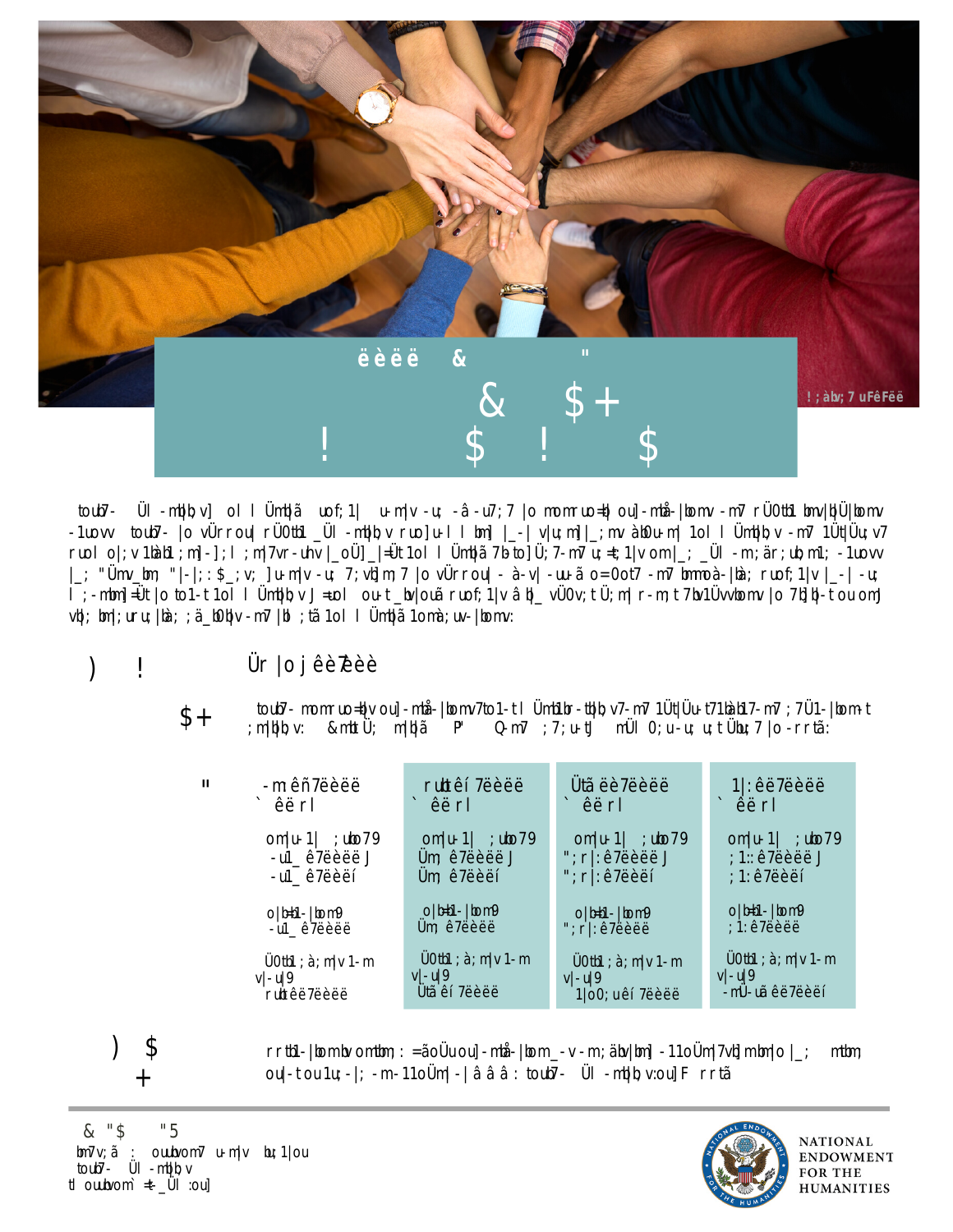## Overview:

Florida Humanities' Community Project Grants support the development and delivery of humanities-based learning experiences, known as public humanities programming, for Floridians to encourage thoughtful reflection, analysis, and consideration of important topics relevant to local communities, and the state writ large. At their core, these grants embody our mission to preserve, promote and share the history, literature, culture and personal stories that offer Floridians a better understanding of themselves, their communities and their state.

This funding opportunity aims to increase public participation in and access to the humanities by providing relevant, engaging, and meaningful humanities-based programming to all. Programming that fosters connections between different communities or demographic groups, promotes networking and collaboration between institutions and organizations, and links humanitiesassociated organizations with other community partners and sectors are encouraged.

## All Community Project Grants Must:

- Be rooted in one or more disciplines of the **humanities**
- Involve humanities scholar(s) and other subject-area experts in all phases of the project
- Deepen public understanding of significant humanities questions and inspire constructive dialogue with the public
- Be free, or not cost prohibitive

## Award Amount:

Applicants may request up to \$10,000 for proposed projects.

## Grant Period, Award Payments and Program Dates:

All projects must be completed within 12 months. All public programs supported by grant funds may not begin sooner than 6 weeks after the contract start date. Awarded grantees will receive funds in two installments:

- 90% at start of project
- 10% on a reimbursement basis contingent upon receipt and approval of all required final reports.

Awarded funds cannot be applied retroactivity, and may only be used for activities occurring within the contract period.

## What types of Programming do Community Project Grants Support?

Community Project Grants support an array of public humanities programming that encourage community engagement in and with the humanities. The mode of programming should be tailored to and appropriate for the subject matter, the applicant's goals, as well as reflective of the interests and needs of the intended audience(s), particularly underserved communities. Projects may be implemented using digital and virtual platforms as well as more traditional inperson methods, and neither is necessarily given more weight than the other in the evaluation of proposals.

Florida Humanities encourages innovation and experimentation with new approaches as well as use of time-tested formats such as:

• Community conversations, forums, and dialogues grounded in the humanities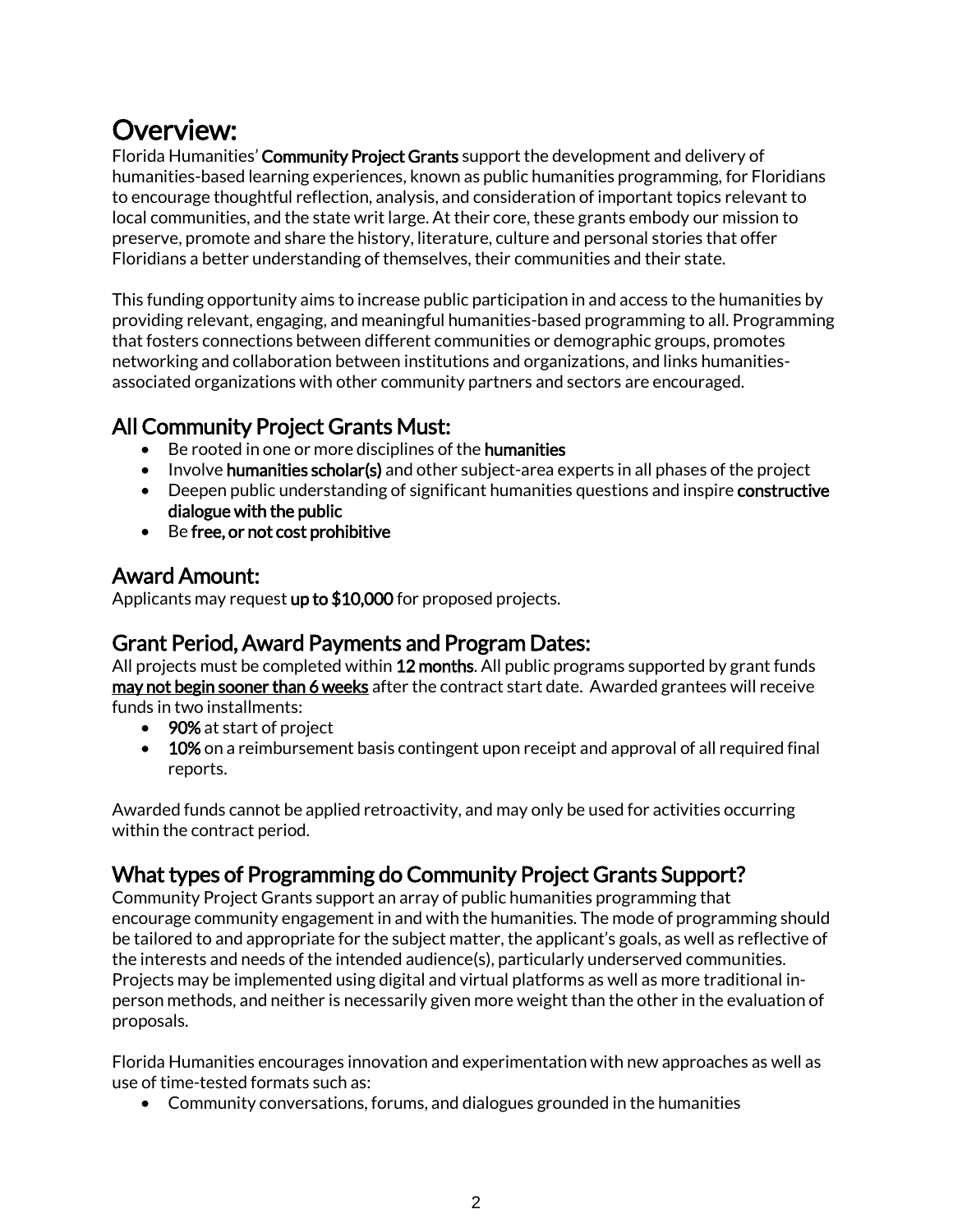- Interpretive exhibits (permanent or traveling, physical or digital) with significant humanities content and accompanying public programming
- Lectures, podcasts, and presentations grounded in the humanities
- Community-wide reads, or reading- or film-and-discussion programs; Book, film, and cultural festivals incorporating humanities activities
- Oral history projects, story-collection and -sharing programs, and other activities that produce and share knowledge products.
- Interpretive tours or other types of site- or place-based humanities programming

## Community Project Grants Do Not Support:

- Organizational development or general operations (GOS)
- Research and planning without related public programming within the grant period
- Programming focused primarily on out-of-state audiences
- Capital improvements
- Creation of murals, sculptures or other artistic works, theatrical productions or performances that do not involve analysis/interpretation
- Creative or scholarly work by individuals including research, travel, or residencies
- Regranting, sub-awards, scholarships, prizes, or gifts
- Publication of books
- Activities and projects primarily intended to advance a specific policy goal or political agenda or to influence legislation (advocacy)
- Websites, or other materials, used to solely promote the organization
- Professional development programs, training, conferences, or activities geared for membership organizations, associations, or institutions
- Activities aimed primarily at fundraising, marketing, or institutional advancement

## What Are the Humanities?

The Humanities are academic disciplines that study human culture, using methods that are primarily critical and have a significant historical perspective. Through the humanities, we learn how to think creatively and critically, to reason, and to ask questions, coming to a broader understanding of our shared human experience.

The term 'humanities' includes the study and interpretation of:

- Language, both modern and classical; linguistics; literature; history; jurisprudence; philosophy; archeology; comparative religion; ethics; the history, criticism and theory of the arts;
- Aspects of the social sciences which have humanistic content and employ humanistic methods;
- **•** The application of the humanities to the human environment with particular attention to reflecting our diverse heritage, traditions, and history and to the relevance of the humanities to the current conditions of national life.

## What is a Humanities Scholar?

While you should be involving subject area experts and community experts on your project, every project mustinvolve at least one humanities scholar whose background is suited for the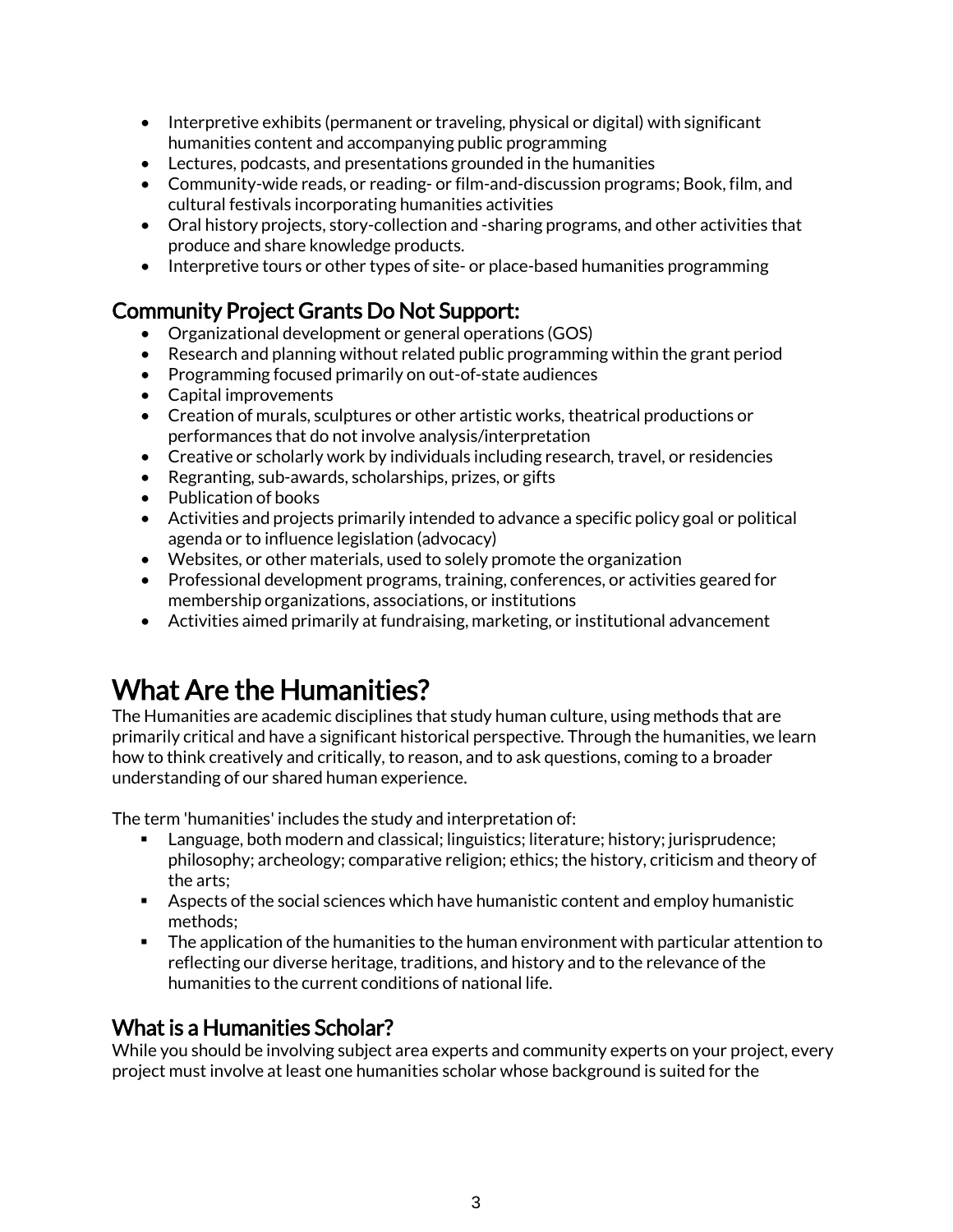programming at hand. See below definitions to help determine who qualifies as a humanities scholar, or a subject area expert or a community expert.

#### • Humanities Scholars:

Every project is required to include scholars from humanities disciplines. Someone who has an advanced degree in a discipline of the humanities is generally considered a scholar. These individuals are important for providing context for a project and identifying relevant humanities themes and ideas.

#### • Subject Area Experts:

Projects may also include individuals who do not possess an advanced degree but nevertheless have a demonstrated record of working, teaching, and/or publishing in a humanities discipline. Such individuals will likely be recognized by others in the field as an area expert. These individuals may be important in developing major themes.

#### • Community Experts:

Some projects will find it necessary to include community members with special knowledge of cultural traditions or local history, such as Native American tribal elders, or local historians. Community experts might also possess specialized skills or specific information related to the locality or target audience, such as teachers familiar with the local K-12 curriculum requirements or members of local religious or civic organizations who are familiar with the history, needs, and concerns of a target audience. These individuals may be critical to focusing on the most appropriate theme ideas, developing effective methods of audience engagement, and building successful outreach strategies.

### Where do I find a Humanities Scholar?

Scholars are often faculty members, librarians, museums professionals, or independent experts whose research and studies are firmly grounded in a humanities discipline. Before you submit your application, you and your scholar should, discuss the project and formulate ways to strengthen the humanities aspects, consider the involvement of other scholars to add diverse perspectives, and review the application to help clarify goals and ensure the project meets the requirements.

## Eligibility:

Applicants may request up to \$10,000. Florida Humanities funds may be used to support eligible project-related activities and expenses within the one-year grant period.

| <b>Eligible Organizations:</b> | Applications will be accepted from Florida-based public agencies<br>(including libraries, museums, schools, and tribal governments) and<br>Florida-based nonprofit organizations constituted for nonprofit<br>purposes. Universities and colleges are encouraged to apply<br>through Greater Good: Humanities in Academia. |
|--------------------------------|----------------------------------------------------------------------------------------------------------------------------------------------------------------------------------------------------------------------------------------------------------------------------------------------------------------------------|
| Ineligible Entities:           | Individuals, for-profit organizations and foreign<br>governments/organizations are not eligible for funding.                                                                                                                                                                                                               |

Special consideration may be given to:

- Organizations with budgets less than \$1 million
- Applications requesting \$5,000 or less in funding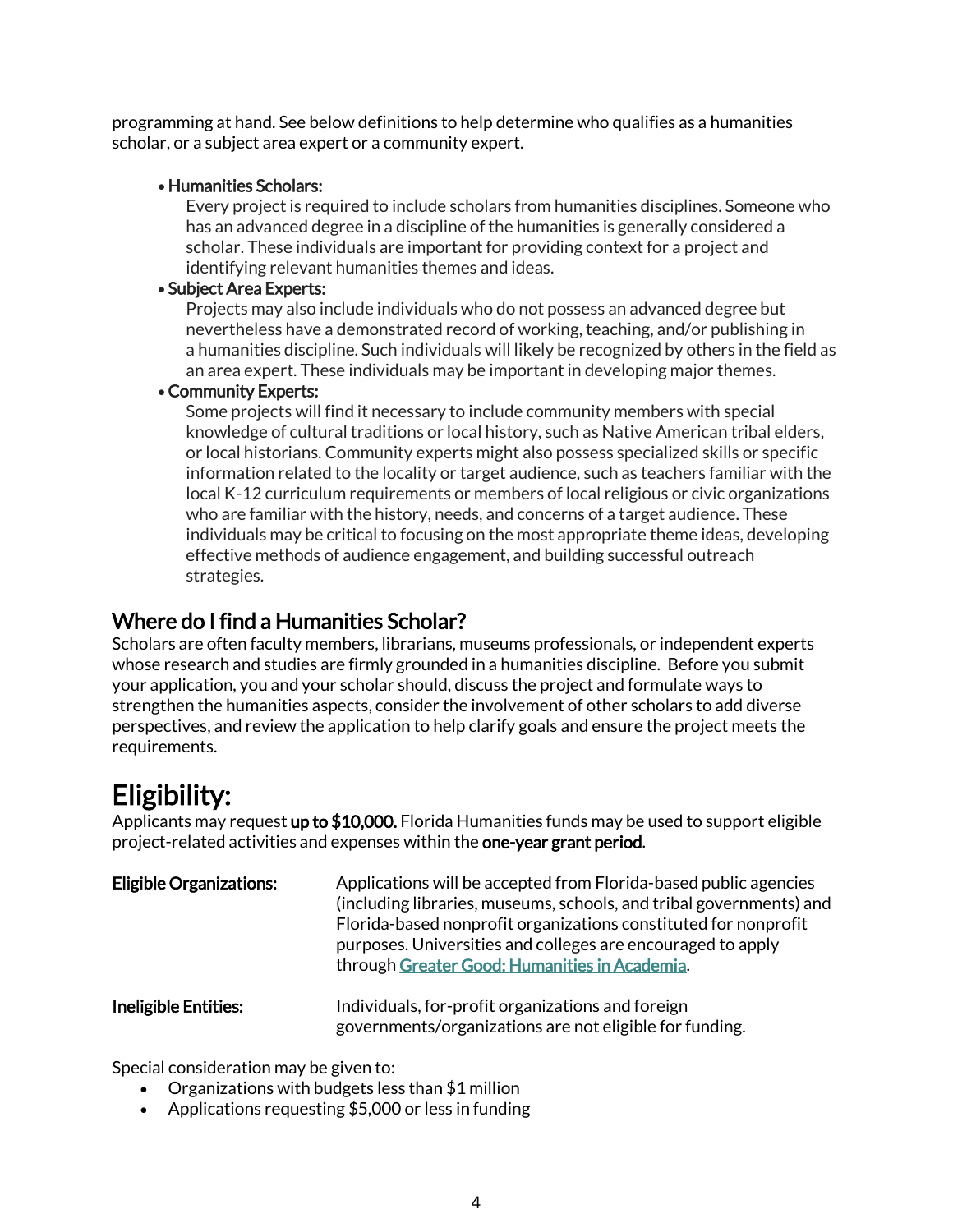### Eligible applicant organizations must:

- $\bullet$  Be in good standing with Florida Humanities (i.e. if a prior grantee, have submitted a final report and not violated any terms of the award).
- Not have another Florida Humanities Community Project Grant open. Organizations must close out their current Community Project Grant prior to submitting another proposal.

An organization may have an open Community Project Grant simultaneous with other grants or programs offered by Florida Humanities, including but not limited to Greater Good: Humanities in Academia Grants, Broadcasting Hope Public Media Grants, Florida Talks, English for Families, and Museum on Main Street. Grant funds may not overlap between funding opportunities, and may not be stacked to support one project.

## Unique Entity ID (SAM) and SAM.gov

A Unique Entity ID (SAM) and Federal-ID number are required to apply. Applicant organizations are processed through GuideStar Charity Check with their Federal-ID to ensure they are in good fiscal standing. All applicants will be required to have a Unique Entity ID (SAM) through the SAM.gov website. This 12-character number replaced the DUNS number as of April 4, 2022.

This short YouTube video from [sam.gov](http://sam.gov/) describes exactly how to get your SAM, [https://www.youtube.com/watch?v=4Hqs\\_L0B5kI.](https://lnks.gd/l/eyJhbGciOiJIUzI1NiJ9.eyJidWxsZXRpbl9saW5rX2lkIjoxMTcsInVyaSI6ImJwMjpjbGljayIsImJ1bGxldGluX2lkIjoiMjAyMjAxMTEuNTE2MDU3MjEiLCJ1cmwiOiJodHRwczovL3d3dy55b3V0dWJlLmNvbS93YXRjaD92PTRIcXNfTDBCNWtJIn0.RLGWw98JtAkGMTbTdpXsUI4TD4wxKNJmWUvCBsyv6sM/s/1357190057/br/124551928038-l)

## How to apply:

Before beginning the application process, applicants are strongly encouraged to review the entire guidelines and contact Florida Humanities staff with any questions or concerns. Please note that all grants are awarded on a competitive basis and are dependent on the availability of federal funds from the National Endowment for the Humanities. To discuss your project, please contact: Lindsey Morrison, *Grants Director*: Imorrison@flahum.org



## Steps to Apply for Funding

- 1. Read the Guidelines
- 2. Attend a live webinar or watch a free, on-demand webinar through GrantEd: Resources that Empower
- 3. Reach out to Grants Director Lindsey Morrison to discuss your proposal and the application process
- 4. Apply for funding online through our Online Application Portal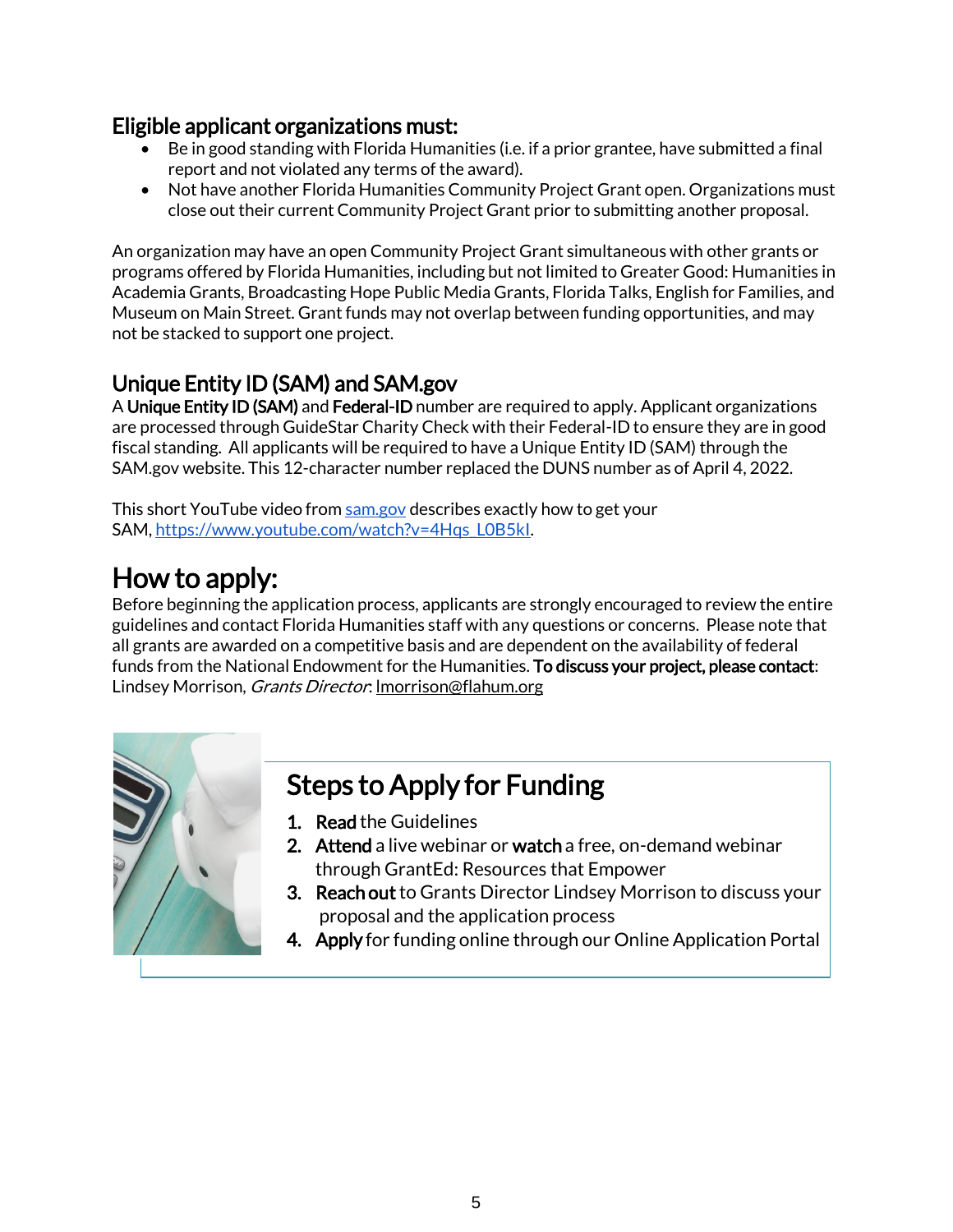## Application:

Before beginning the application process, applicants must review the entire guidelines and contact Florida Humanities staff with any questions or concerns. Please note that all grants are awarded on a competitive basis and are dependent on the availability of federal funds from the National Endowment for the Humanities.

Applications must be received by the deadline. Incomplete or ineligible applications will not be considered for funding.

To apply, interested applicants must email Grants Director Lindsey Morrison to discuss their proposed project.

Lindsey Morrison Grants Director Florida Humanities [lmorrison@flahum.org](mailto:lmorrison@flahum.org)

### Narrative Questions:

All applicants must complete each of the following narrative fields:

#### 1. History and Mission of the Organization:

Provide a brief organizational history and mission statement for the applicant organization. Note any prior programmatic history with Florida Humanities. (limit 3,000 characters with spaces)

#### 2. Humanities Content:

Describe the project you would like to implement, and how the project is firmly rooted in the humanities, and is classified as public humanities programming. Outline the issues or themes that will be addressed. Describe any complementary resources that will be developed to extend the reach of the project and how those resources will be made available to the public.

(limit 5,000 characters with spaces)

#### 3. Target Audience, Promotion Plan and Reaching Underserved Communities:

Describe your target audience and the need for the project in the community. Provide a detailed marketing/promotion plan with relevant outreach metrics (i.e. how many people will be reached by each promotion outlet?). Describe how your project or programming specifically engages underserved communities. (limit 4,000 characters with spaces)

Underserved communities can be defined as those whose access to the humanities is limited by geography, ethnicity, economics, or disability across Florida, or the country writ large.

#### 4. Fees:

Specify and describe in detail any fees to be charged to attendees. Funding priority will be given to projects that are free to the general public, but if attendance fees are charged, they must not present a barrier to participation. (limit 1,000 characters with spaces)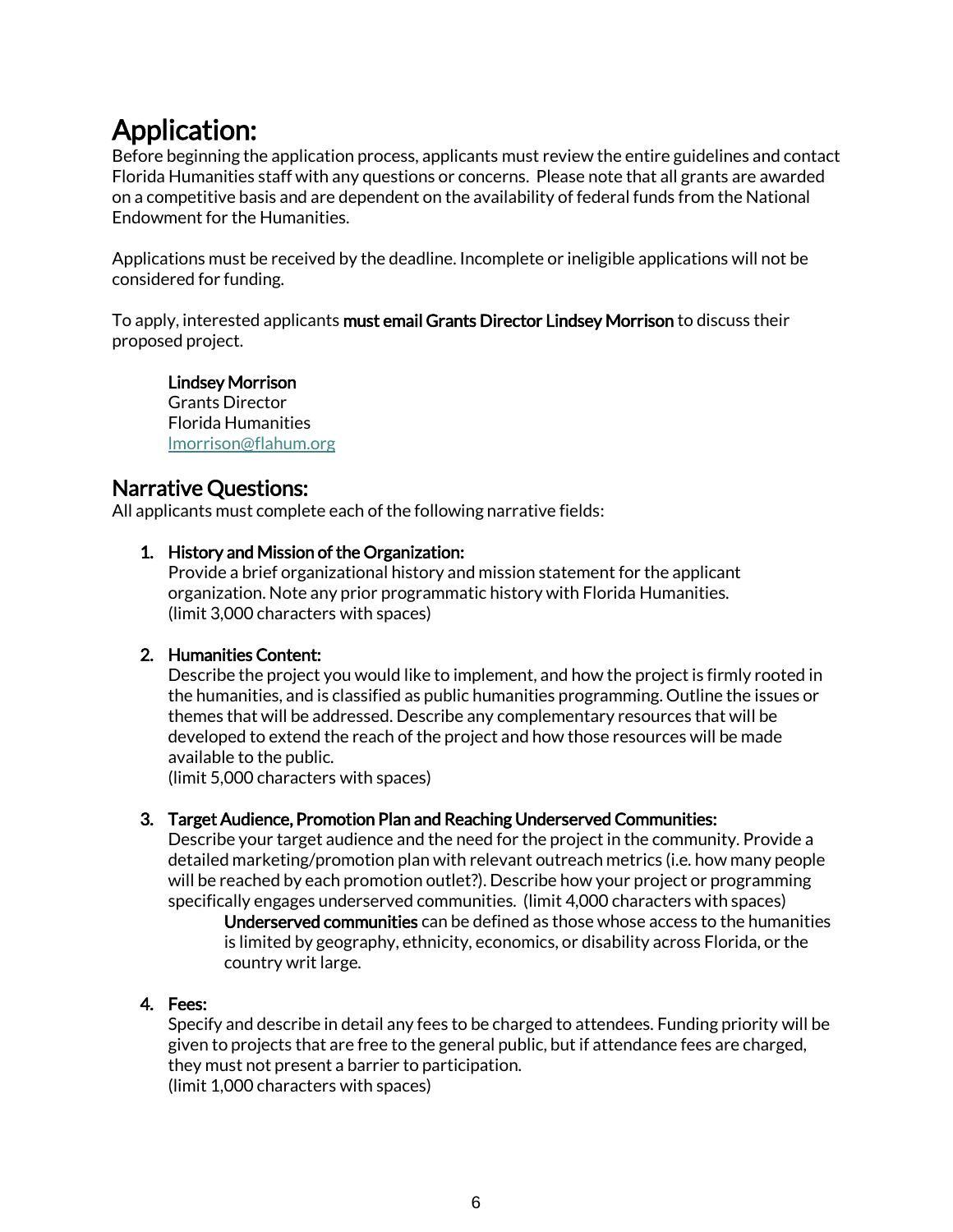#### 5. Project Personnel:

Detail the humanities advisors and scholars and other project participants. Florida Humanities strongly requests that all key project personnel should be confirmed at the time of application.

#### Humanities Scholars/Advisors:

- Provide short descriptions for the humanities scholars/advisors involved in the project, including their areas of expertise, scholarship, and institutional affiliation.
- Describe the project role of each humanities professional (such as content advisor, researcher, or interview subject).

#### Project Personnel:

• For the primary project personnel (e.g. project director, event coordinator, etc.) provide a bio that includes relevant skills and education and their specific role in the project.

(limit 4,000 characters with spaces)

#### 6. Impact and Evaluation:

Describe the expected impact of your project on the target audience. Explain how you will evaluate its success and measure results. A sample evaluation tool developed specifically for your program activities must be attached as a support document. (limit 3,000 characters with spaces)

#### Budget:

A downloadable budget form is provided within the online application and is required. Budget and budget detail must reflect all costs of implementing your project. Florida Humanities funds may only be used for eligible project expenses incurred during the grant period. Please be aware that budgets are weighed as part of the review process and awards may be made for reduced amounts (if so, we will request a revised budget).

The required budget form provides line items for the following fundable categories. If uncertain if your proposed budget includes only allowable expenses, please reach out to staff.

| Honoraria:                   | Value of time for people who administer the project, both<br>paid and volunteer, and humanities scholars that serve as<br>speakers, panelists or consultants. Funds may not be<br>directed at salaries for full-time staff employed by the<br>sponsor organization. Fiscal officer's services and fringe<br>benefits must be shown as cost share. |
|------------------------------|---------------------------------------------------------------------------------------------------------------------------------------------------------------------------------------------------------------------------------------------------------------------------------------------------------------------------------------------------|
| Travel, Per Diem, Lodging:   | Mileage, lodging, and meals for both the project director and<br>staff. Please refer to the state of Florida approved mileage<br>calculations.                                                                                                                                                                                                    |
| Facilities/Equipment or A/V: | Rental costs for meeting rooms, public venues, sound<br>equipment, projectors, etc. Refer to fair market value for<br>recording rented or purchased equipment as cost share.                                                                                                                                                                      |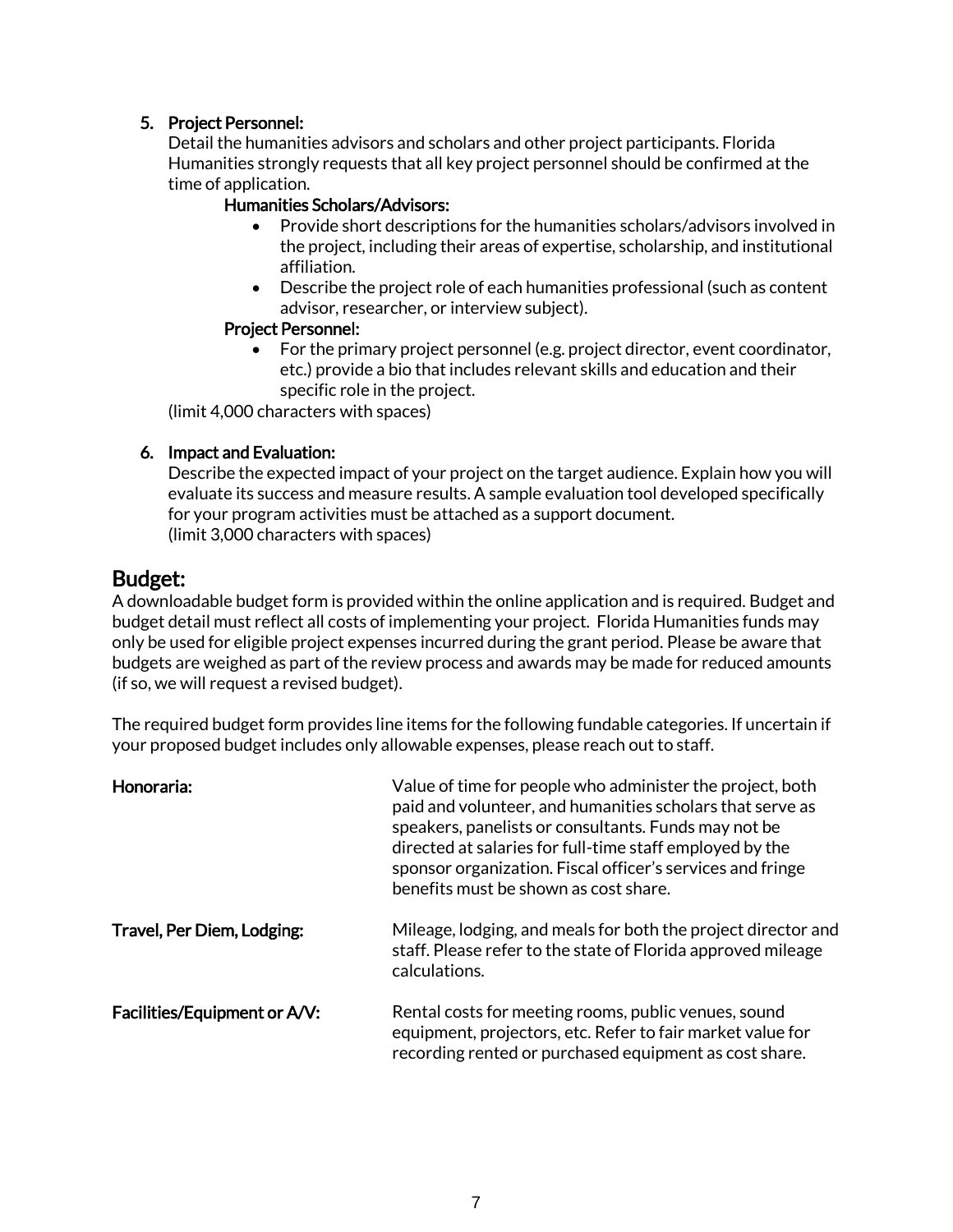| <b>Publicity and Promotion:</b>    | Creation of brochures, invitations, flyers, posters and costs<br>associated with mailings, paid advertising online or through<br>print, radio, and television.                                                          |
|------------------------------------|-------------------------------------------------------------------------------------------------------------------------------------------------------------------------------------------------------------------------|
| Supplies:                          | Detailed materials costs for aspects such as book<br>discussions, exhibits, pens, paper, printer ink, etc.                                                                                                              |
| <b>Exhibit Design/Fabrication:</b> | Creation or fabrication of exhibit panels or interpretive<br>elements that will be part of the exhibition.                                                                                                              |
| Other:                             | Costs essential to the project but not identified above.<br>Applicants must be specific in these costs, as we do not<br>award funds for unknown items. Refer below to what costs<br>cannot be covered with grant funds. |

### Ineligible Expenses and Activities:

Florida Humanities funds cannot be used to cover the following expenses:

- Pre-award costs that are incurred before the contract start date
- Capital improvements, building construction, maintenance, restoration, renovation, or preservation
- Entertainment (i.e. dance or musical performances)
- Expenses incurred or paid out before a grant award is made
- Purchase of real property
- Refreshments (i.e. food and drink)
- Scholarships and awards
- Personnel time not related to the project
- Personnel time that is reasonably within salaried responsibilities

## Political Action and Advocacy:

While the humanities can be a vessel to bring the public together for timely and deep conversations, Florida Humanities is a proudly nonpartisan organization. Applicants must be aware that since funds from Broadcasting Hope Media Grants originate from the National Endowment for the Humanities, the following activities are banned from Florida Humanitiesfunded projects:

- promotion of a particular political, religious, or ideological point of view
- advocacy of a particular social or political action
- support or opposition of specific public policies or legislation
- lobbying

### Cost Sharing:

Cost share is the portion of the project costs not paid by Florida Humanities funds. Applicants are required to record all eligible cost share, while a minimum 1:1 cost share (i.e. match) is required to be eligible. The match can be met by either in-kind services, cash, or a combination of the two. Cost-share may include indirect costs (overhead) totaling no more than 15% of the awarded/expended funds.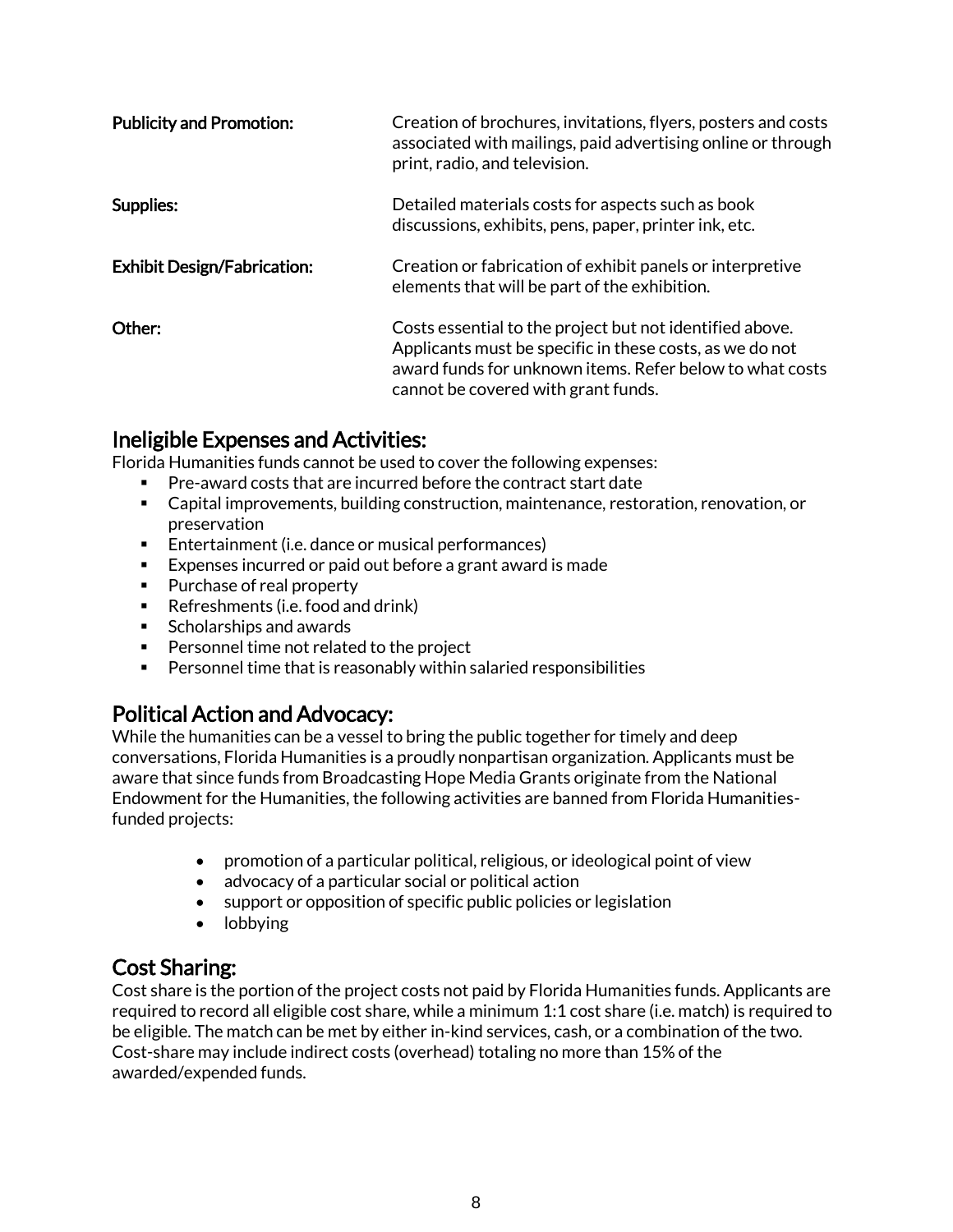All cash and in-kind contributions are acceptable as the recipient's cost sharing when such contributions meet the following criteria:

- they must be verifiable from the sponsoring organizations records;
- they must not be included as contributions for any other federally-assisted program;
- they must be necessary and reasonable for the proper and efficient accomplishment of project objectives;
- they must be used to support activities that are included in the approved project workplan; and
- they must be incurred during the award period

The match can be met by either in-kind services or cash from either the sponsoring organization or from outside partner organizations or institutions. The match can be entirely in-kind, entirely cash, or a combination of the two.

## Required Supporting Materials:

The following required forms and documents must be uploaded to complete the application process:

- **EUDGET FORM:** Download and complete the budget and budget summary form provided in the online application. All applicants are required use the form provided.
- **WORK PLAN:** Applicants must create and attach a month-by-month work plan that clearly shows how the project will achieve success.
- **OPERATING BUDGET:** Applicant must attach a copy of the organization's current year operating

budget. Must not exceed two pages.

- **EXTERGHMENT A:** Download and complete the form provided to list the name, title, organizational affiliation, and contact information for all scholars and/or presenters confirmed for participation in the project. You must use the form provided. Form may be duplicated if needed.
- **EVALUATION TOOL:** Attach a sample evaluation tool designed specifically for the proposed activities and/or resources to be created.
- **SUPPORTING DOCUMENTS:** Support materials should include letters of commitment and resumes from participating scholars/presenters; letters of support from partnering organizations; and any items that demonstrate the past success. Up to three files may be uploaded, each of which may be multiple pages.

## Application Review:

All submitted Community Project Grant proposals are reviewed by an evaluation committee comprised of a diverse representation of Florida Humanities staff, expert outside humanities scholars, and/or Florida Humanities board members.

Award decisions will be announced before on or before the Contract Start Date. Decisions are final and may not be appealed but unsuccessful applicants may seek evaluation comments if they wish to revise their proposals and apply again in the future. Reviewer feedback will be provided to all applicants on request.